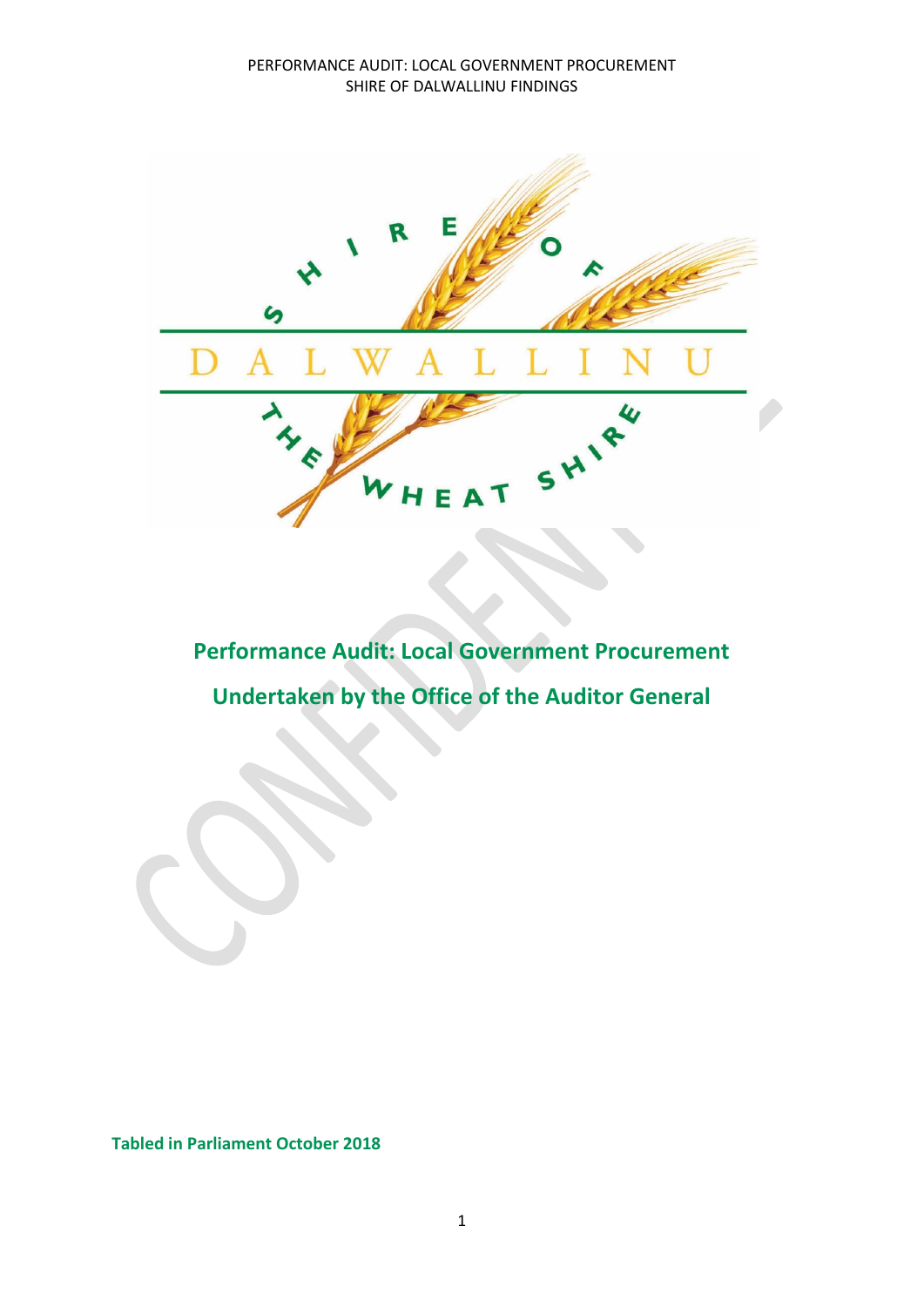#### **SIGNIFICANT ISSUES**

## *1. Access to bank accounts outside delegated authority (Payments)*

#### **Implication**

Increased risk of unauthorised access which could result in financial loss to the LG.

## **Finding**

Two staff were provided access to the LG's bank account without appropriate delegated authority.

This arose because the review of the delegations register in 2017 did not include these positions for approval by Council. We were advised that Council adopted the amended policy that included the two positions in March 2017. However, due to an oversight, the Register of Delegations was not updated to reflect the Policy.

This issue was fixed in March 2018. However, that means that two (2) staff have had access to the bank account for over a year, without Council delegation to do so. We were advised that one officer did not success the bank account at all and the other officer was required to access it once due to the Chief Executive Officer being unavailable.

## **OAG Recommendation**

Any changes to bank account access should be clearly demonstrated and approved by Council, prior to permissions being granted.

## **Shire of Dalwallinu Comment**

Council adopted the amended policy that included the manager Works & Services & Manager Planning & Development in 2017. However, due to an oversight, the Register of Delegations was not updated to reflect the Policy. One officer did not success the bank account at all and the other officer was required to access it once due to the Chief Executive Officer being unavailable.

Council were aware of the policy amendment where the two Managers were included, however, we acknowledge that the Register of Delegations was not updated in line with the amended policy at the same time.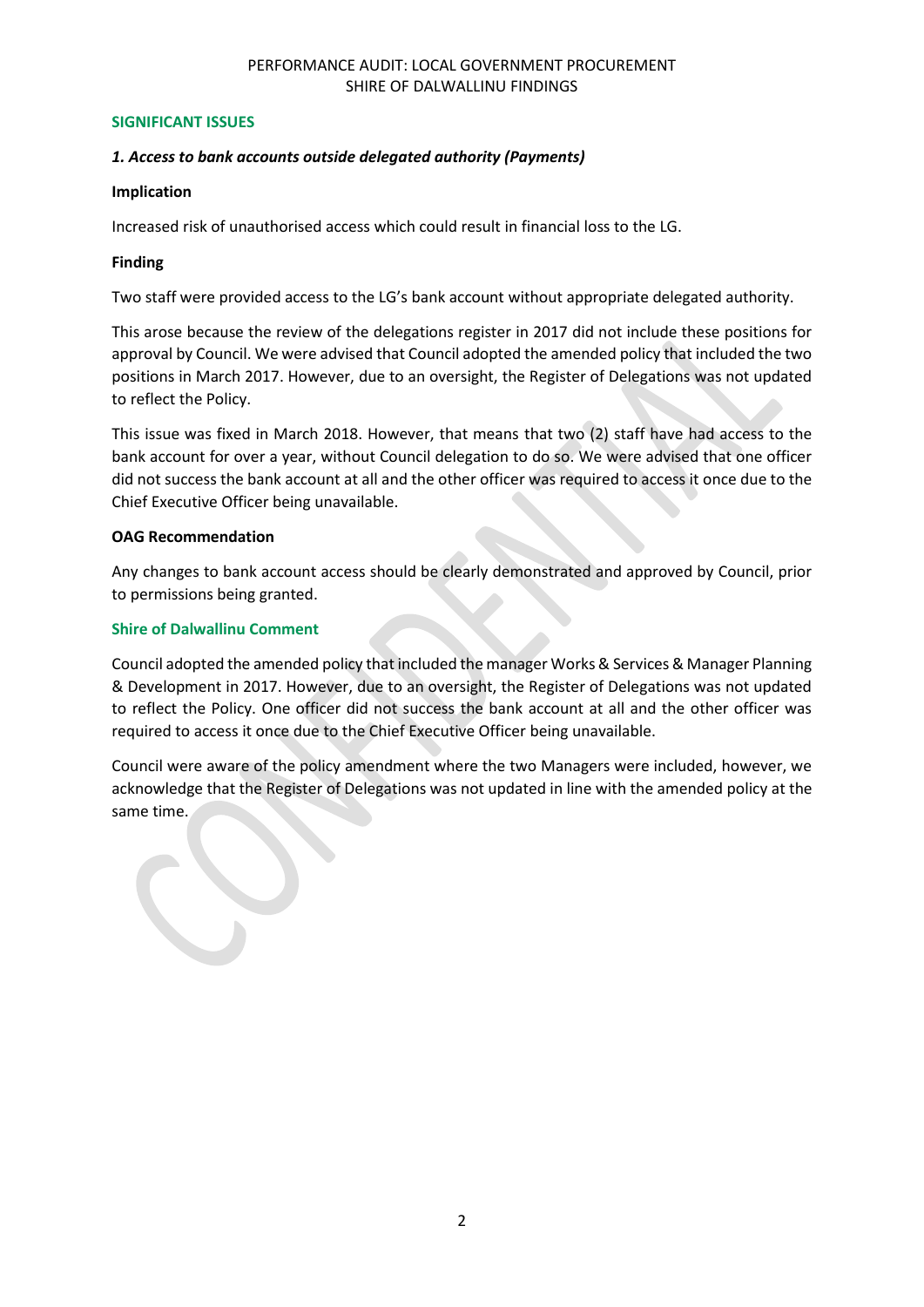# *2. Failure to tender in line with regulatory requirements and staff entered into a contract outside of their delegated authority*

## **Implication**

This is a breach of the *Local Government (Functions and General) Regulations 1996* and Council delegations around entering into contracts. There is significant risk that the LG did not achieve value for money as they did not go to public tender. Entering into a contract outside of delegated authority also increases the risk that unauthorised funds will be spent.

## **Finding**

Purchasing sample 17, related to a progress payment for a parent contract worth over \$600,000. The parent contract was entered into by a staff member without delegated authority to do so. A contract of this value should have gone to tender as per the *Local Government (Functions and General) Regulations 1996.*

## **OAG Recommendation**

Ensure all staff are familiar with the purchasing and tendering thresholds, and their level of delegated authority.

## **Shire of Dalwallinu Comment**

The staff member responsible for this is no longer an employee of the Shire of Dalwallinu.

All current employees are fully aware of their purchasing thresholds and when calling for tenders for purchases is required.

This finding related to Core managing the first claim of WANDRRA.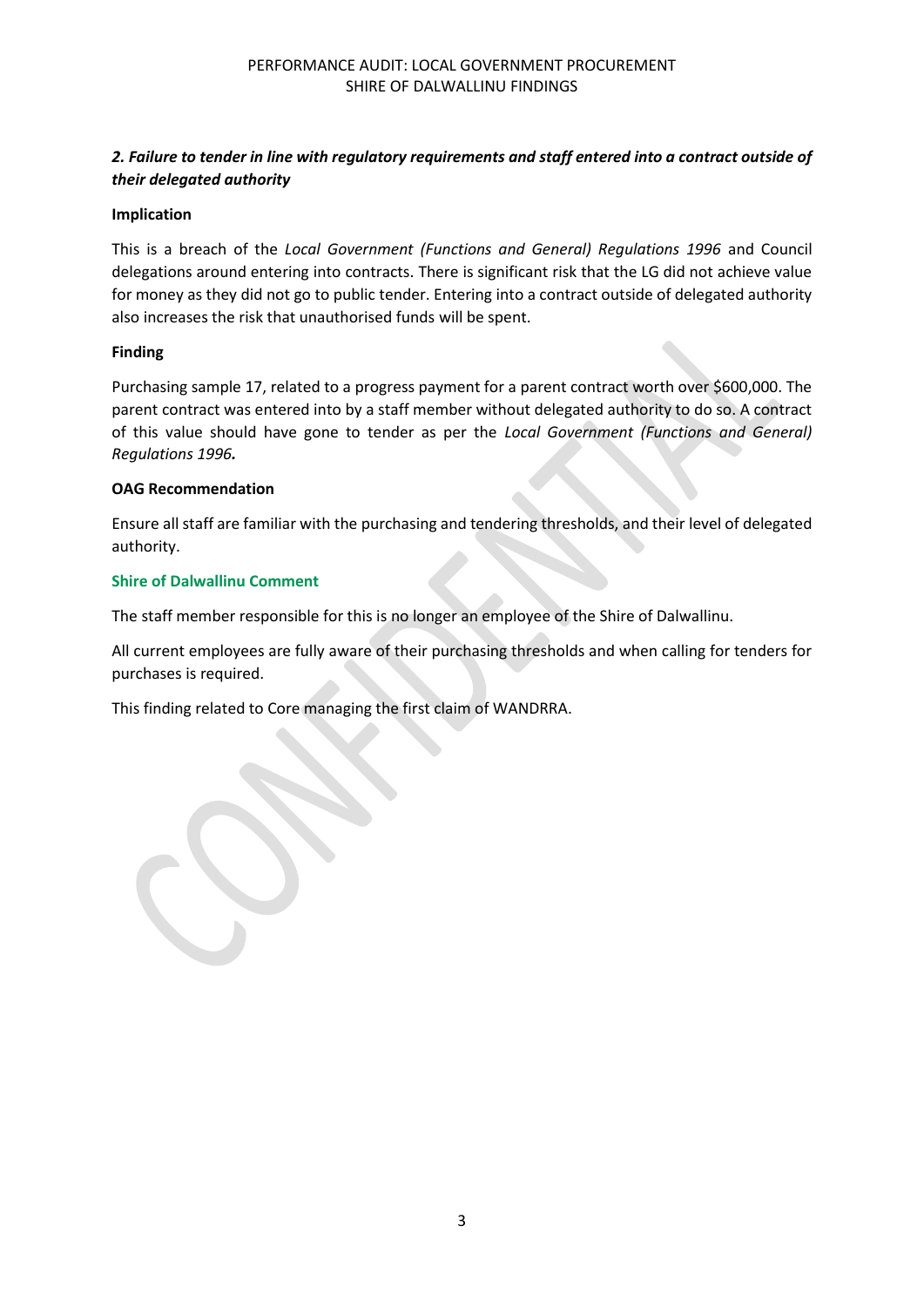## **MODERATE ISSUES**

# *3. Insufficient information regarding decisions on awarding a tender*

## **Implication**

Incorrect tendering processes opens the LG to risks relating to breaching compliance with tendering regulations.

## **Finding**

The tender processes for tender sample 1a and 1b do not appear to have followed correct tendering procedures. Separate contracts were awarded for the supply and delivery of new equipment and trade in for old equipment. Our review of the tender documents included the trade in submissions would not have bene compliant with the original tender specifications.

## **OAG Recommendation**

Review tendering requirements and the details included in the RFT documentation in the future to ensure the process supports the types of procurement decisions needed.

# **Shire of Dalwallinu Comment**

The staff member responsible for this is no longer an employee of the Shire of Dalwallinu.

All tender documents are reviewed by at least three staff to ensure compliance with original tender specifications.

This finding related to the Grader where the tender documentation stated the grader would be traded but it was sold separately therefore not complying with tender documents.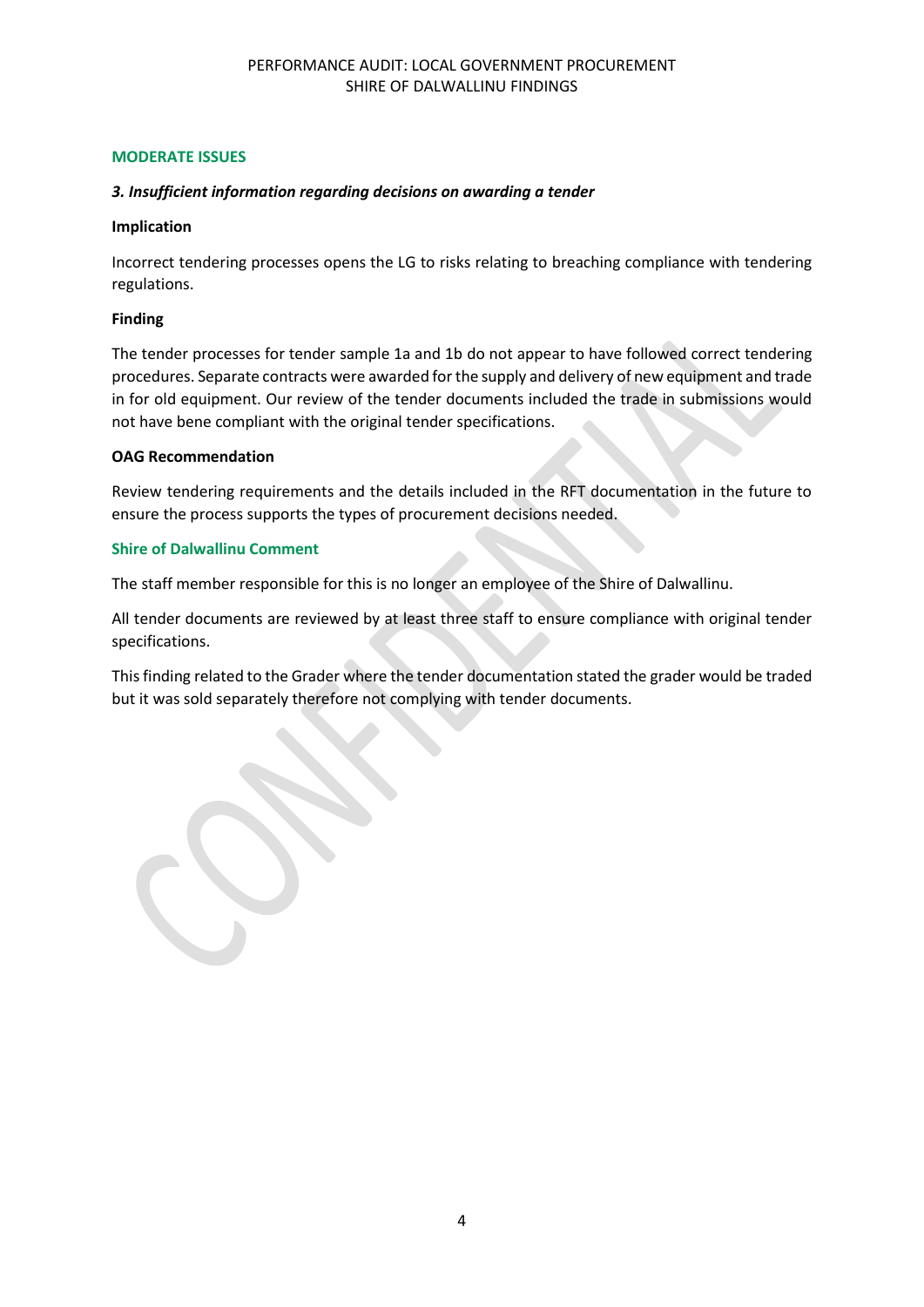# *4. Staff failing to seek or record quotes as required by SoD policy*

## **Implication**

LGs set their own thresholds around quotation requirements for procurement, which are then signed off by Council. Failure to ensure compliance with the LG's own policies increases the likelihood of improper purchases and misappropriation of funds.

## **Finding**

We found in 6 of 12 purchases (purchasing sample 6,7,8,10,17 and 18) the staff member failed to seek or failed to record the number of quotes as required by LG policy:

- Purchasing sample 6,7,8 and 10 \$10,001 to \$39,999 obtain at least 2 verbal or written quotations
- Purchasing sample 18 \$40,000 to \$149,999 obtain at least 3 written quotations
- Purchasing sample 17 \$150,000 and above, conduct a public tender process

## **OAG Recommendation**

SoD should review its processes for ensuring that sufficient quotes are being sought and recorded for purchases.

## **Shire of Dalwallinu Comment**

Emails have been sent to all staff with authority to create purchase orders, advising that they are to adhere to Council's purchasing policy. Creditors Officer has been directed to return all purchase orders back to the Officer if the supporting documentation is not attached. There has been a vast improvement in this area.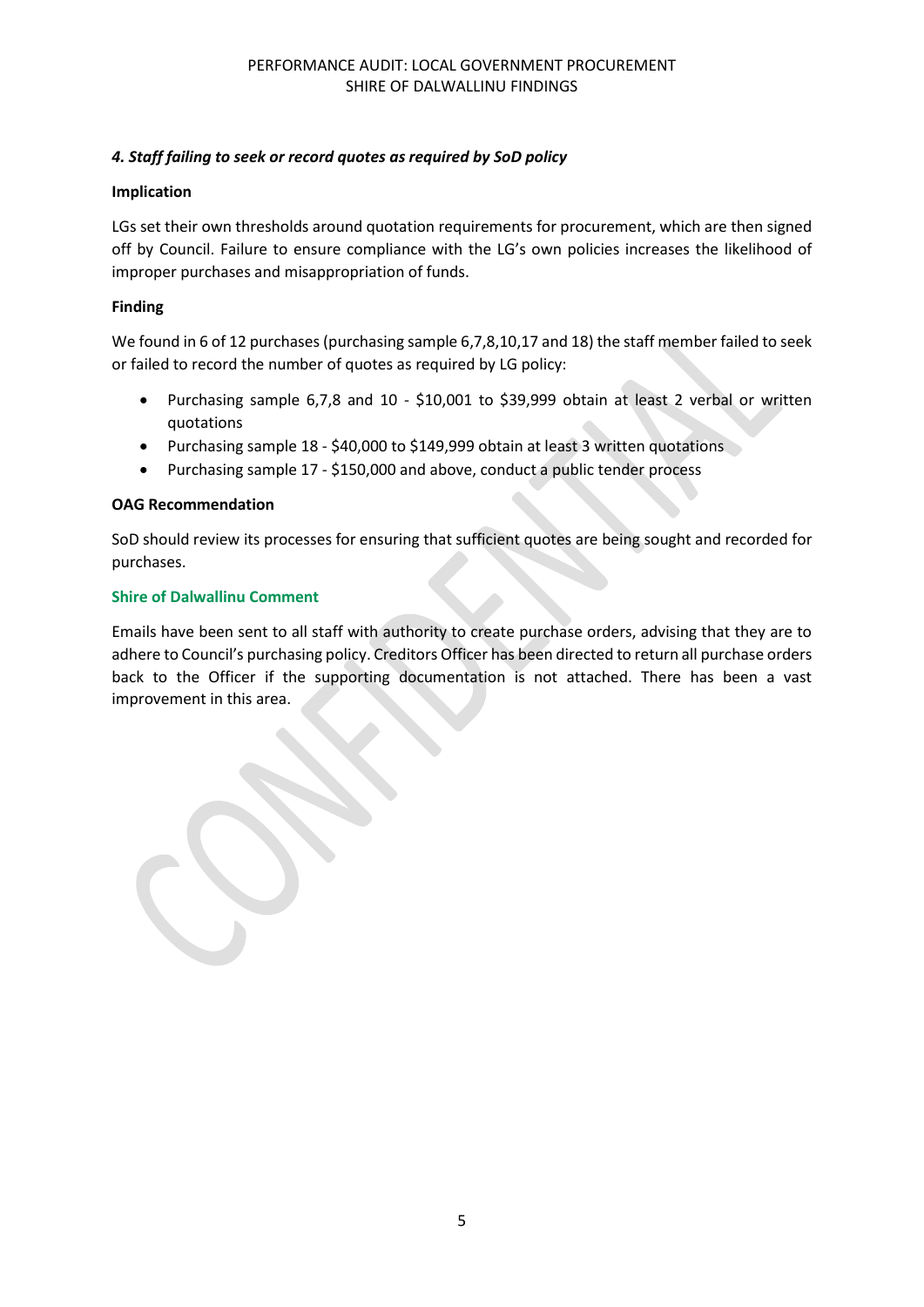## *5. Checking price calculations and accuracy of quotations*

#### **Implication**

Insufficient quote information and failing to check calculations prior to purchasing has resulted in the LG not receiving the best value for money.

#### **Finding**

For purchasing sample 18, an error in SoD calculations resulted in the LG accepting a quote that was \$9K higher than the alternative supplier.

#### **OAG Recommendation**

Staff should request quotes for total numbers as bulk discounts may apply and it provides a more transparent record of what is being quoted on.

Staff should check if quoted items are inclusive or exclusive of GST

## **Shire of Dalwallinu Comment**

Staff have been advised to seek individual and bulk process for items with a large volume.

Staff who are comparing prices of orders have been advised to check if items are GST inclusive or exclusive.

Verbal quotation forms have a requirement for the Officer to explain why that supplier was chosen.

This finding related to purchasing of concrete pipes and one quote included GST and the other didn't.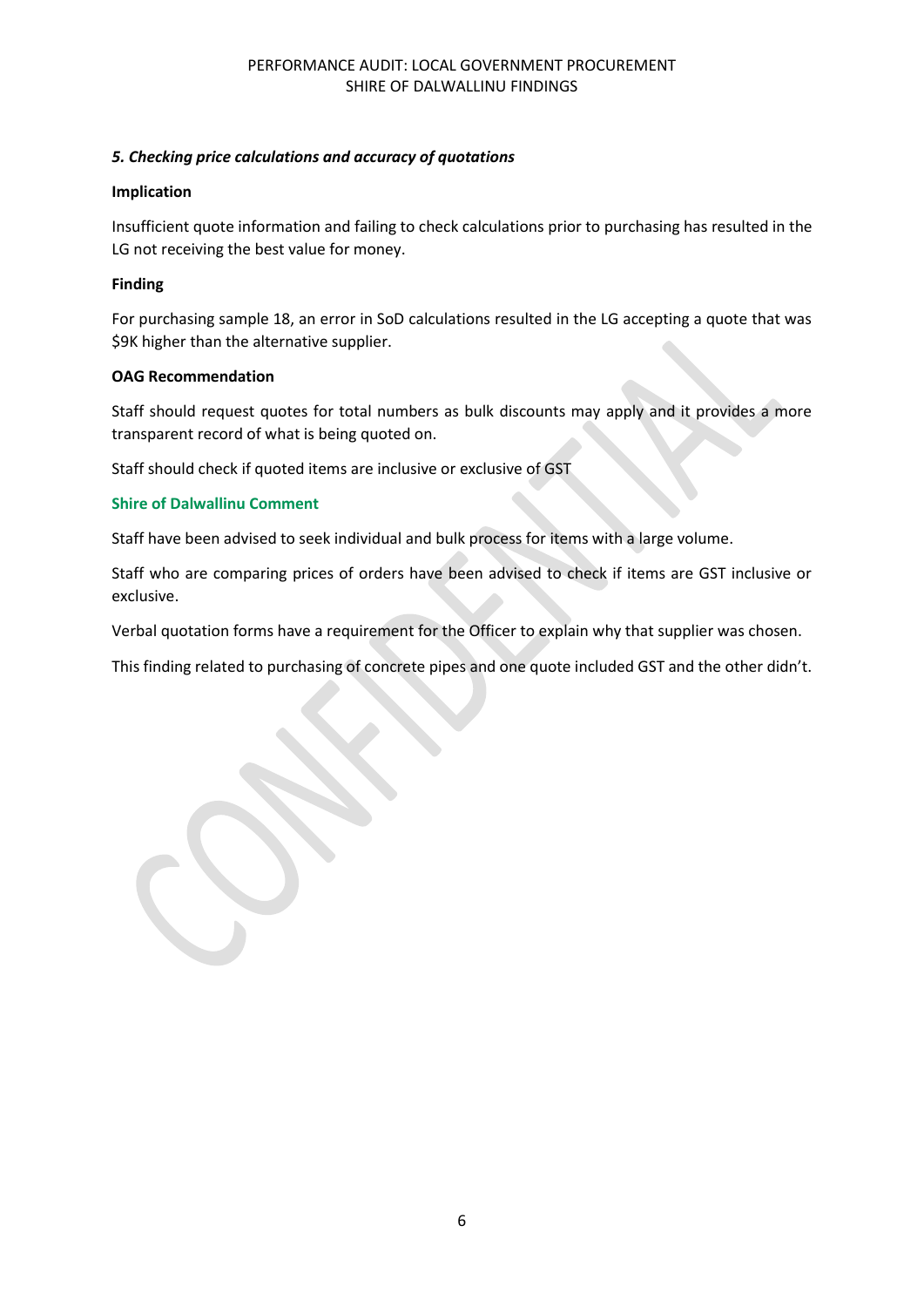## *6. Purchase orders not raised for a number of items*

## **Implication**

Purchase orders support monitoring of commitments against Council approved budgets. Without purchase orders, LG's are more likely to exceed budgeted amounts. They also provide transparency around the use of delegated authority to commit the LG to expenditure.

## **Finding**

We found that 2 of 20 purchasing samples had no purchase orders (samples 2 and 17):

- $\bullet$  Purchase sample 2 relates to debt recovery service
- Purchase sample 17 WANDRRA claim

## **OAG Recommendation**

SoD should consider updating its purchasing policy to specify items that are exempt from the purchase order requirements, such as utility payments. This would provide Council an opportunity to consider if they agree with these decisions and provide clarity for staff.

## **Shire of Dalwallinu Comment**

It is not uncommon in local government for purchase orders not to be raised for debt collection and utilities. However, we have taken note and this financial year raised an annual PO for debt collection based on the amount allocated in the budget.

Noted that no purchase order was completed for Payment sample 17. Employees responsible for this no longer work at the SoD and processes have since changed.

This finding related to Core Business.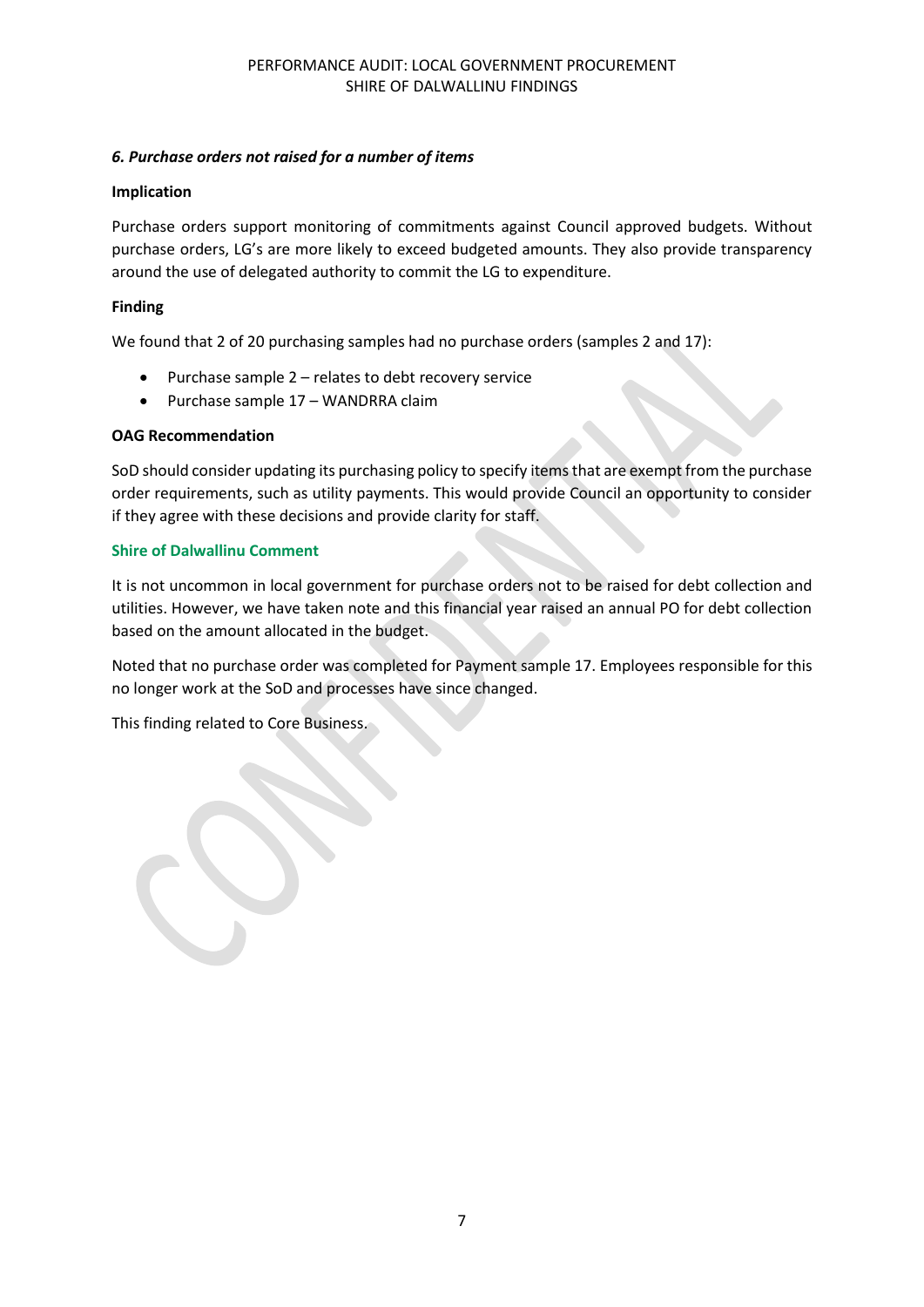# *7. Reconciliations not performed or not recorded prior to invoice payment*

## **Implication**

In the absence of adequate review of supplier invoices before payment, there is an increased risk of incorrect and improper payments being made, without detection.

## **Finding**

We were unable to reconcile invoices to the supporting documentation for 2 of the 20 purchasing samples we reviewed (purchasing samples 3 and 5):

- Purchasing sample 3 significant increase in utility charge from the previous period and the same period the prior year. No documentation to indicate if this was checked prior to payment.
- Purchasing sample 5 we were unable to reconcile the invoices to the purchase order or quote

## **OAG Recommendation**

SoD should remind staff of their responsibilities when receiving goods, and approving invoices for payment. These responsibilities include checking invoices against quotes and purchase orders to ensure all work has been completed, goods received and the LG has been charged correctly.

## **Shire of Dalwallinu Comment**

Any significant increases in usage is always investigated, though we acknowledge that it wasn't always noted on the invoice.

Staff have been reminded to check and verify invoices for payment.

A new procedure has been put in place for staff if they note utility usage higher from one account to the next, to make a note of the reason and why they are approving for payment. This is also the existing procedure if an invoices is higher than the purchase order amount.

This finding related to increased usage of water and electricity.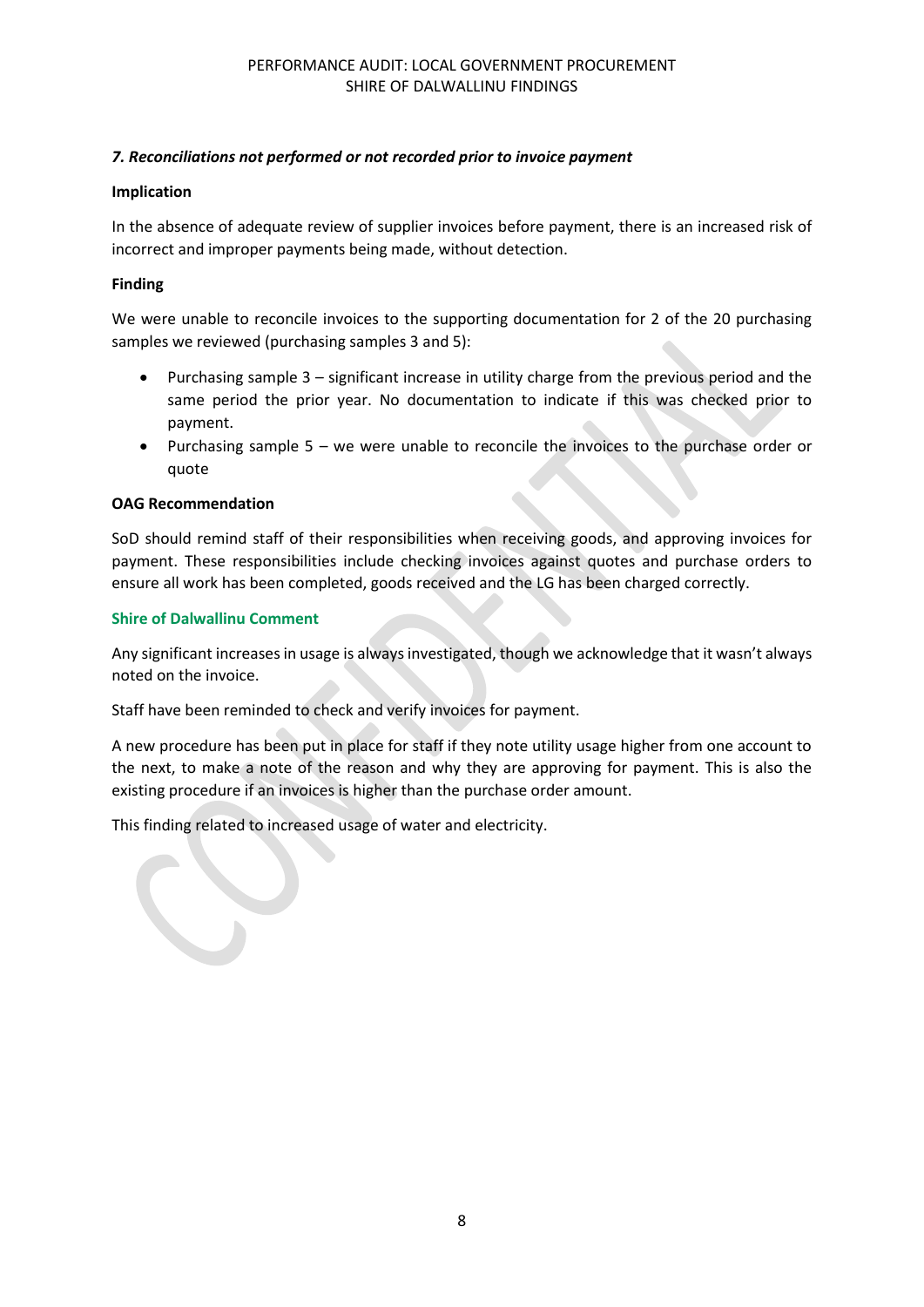# *8. Tender evaluation panel not established in line with LG policy*

## **Implication**

This increases the risk of inappropriate decision making when awarding tenders, and decreases transparency of LG decision making.

## **Finding**

We found the following issues:

- There is no record for any of our tender samples that the evaluation panel was established prior to advertising the tender
- In 4 samples (tender samples 1a, 1b, 3 and 4) it was unclear from the documentation provided who was on the evaluation panels
- Tender sample 5 only had an evaluation panel of 2 members. The purchasing policy requires a minimum of 3 panel members. One panel member was a consultant engaged by the LG.

## **OAG Recommendation**

Ensure all tender panels are established in line with the Purchasing Policy.

Where a consultant is engaged to provide expertise, consider including them as an additional member to the minimum number required by policy.

## **Shire of Dalwallinu Comment**

All recent tender panels are established in line with the Purchasing Policy. Documentation lsiting the selection panel is included in the tender register.

A recent tender for roadworks had three staff members plus a consultant.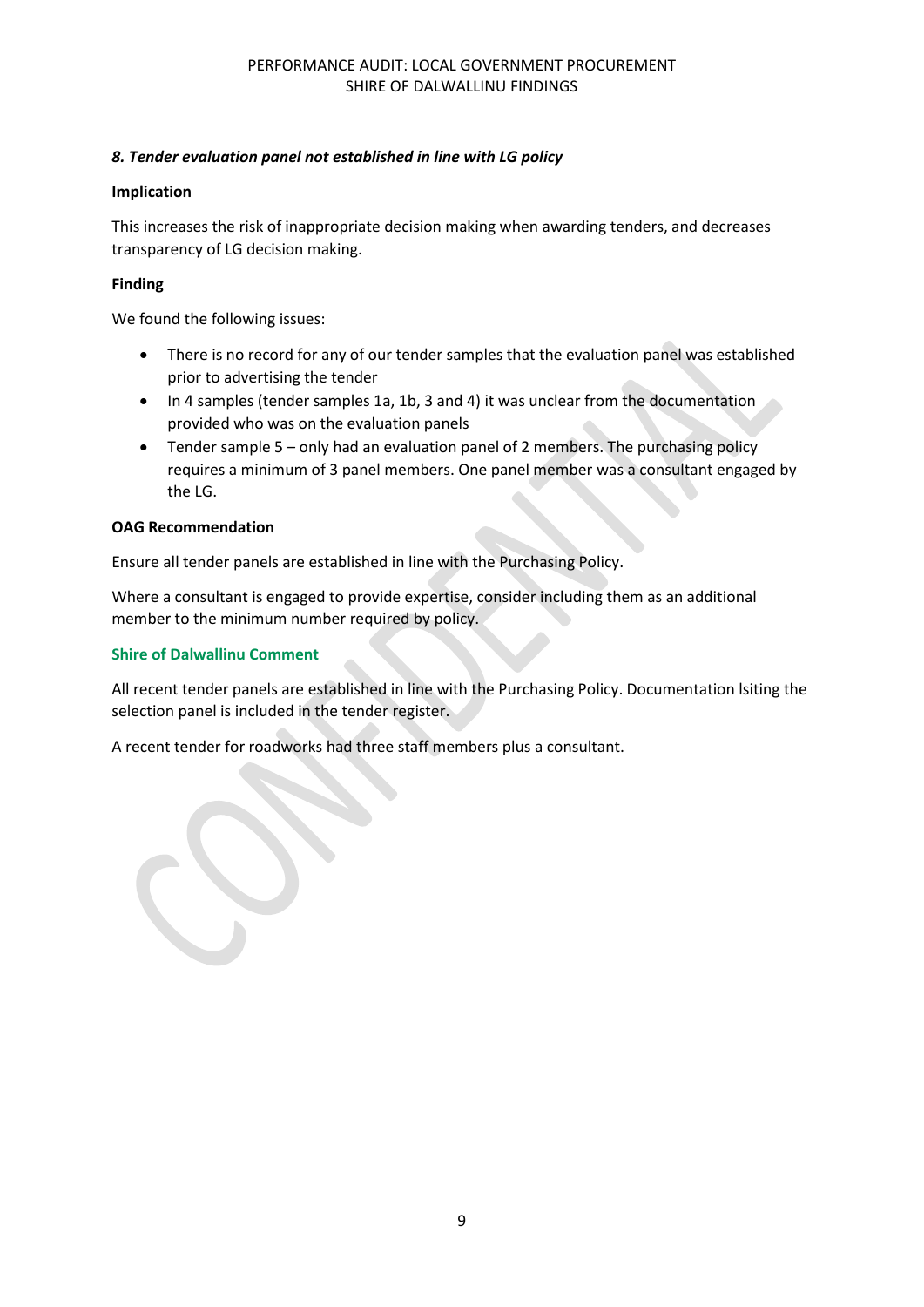# *9. Recording conflict of interest declarations (Tendering)*

## **Implication**

Failure to record declarations increases the risk that real or perceived conflicts of interest will go unnoticed and unmanaged. This increases the risk of inappropriate decision making going undetected when awarding tenders, and decreases transparency f LG decision making.

## **Finding**

We found issues relating to the recording of conflict of interest declarations for the following:

Tender sample 1a and 1b – no declarations were included with the evaluation paperwork

Tender sample 2a and  $2b - 4$  signatures recorded on a single declaration attached to a summary assessment sheet. Panel members should compete individual declarations prior to completing their individual evaluations of submissions

Tender sample 3 – no declarations were included with the evaluation paperwork

We also found that there was minimal guidance around declaring conflicts of interest. SoD could improve this guidance by including more information on what constitutes a conflict and real versus perceived conflicts of interest.

## **OAG Recommendation**

SoD should ensure all documentation relating to conflicts of interest during the tender process are recorded.

SoD should provide additional guidance to all staff involved in tender evaluation panels of their obligations and responsibilities relating to declaring and managing any real or potential conflicts of interest.

## **Shire of Dalwallinu Comment**

Cannot make comment on samples 1-4 as was prior to commencement of Chief Executive Officer.

Processes have changed and all tender documentation is filed in the same place. Individual declarations have now been included for the selection panel rather than the one declaration used previously.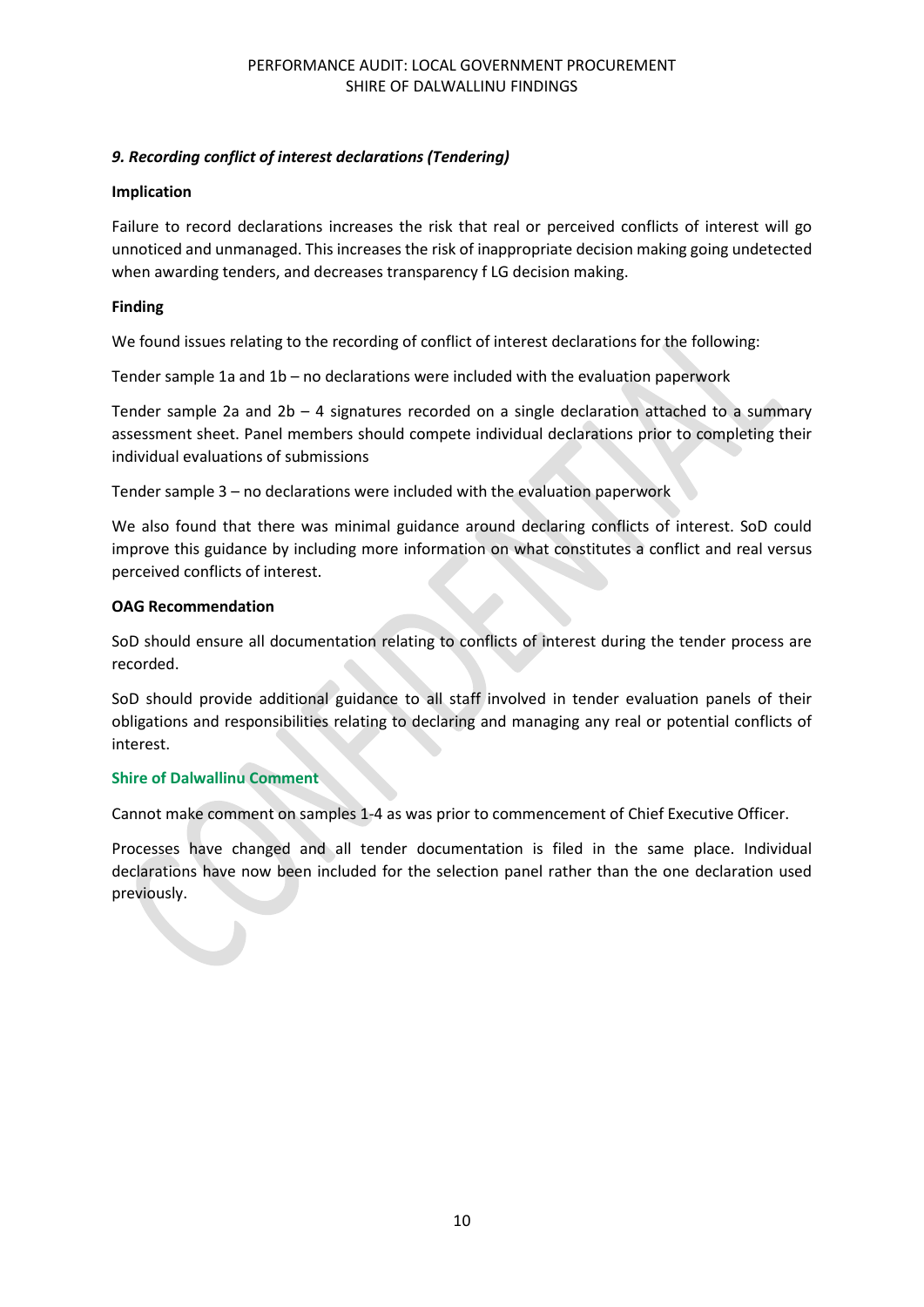# *10. Entering into a contract outside of delegated authority*

## **Implication**

There is an increased risk that staff without appropriate delegations will make unauthorised purchases or commit to invalid use of LG funds.

# **Finding**

We found that the contract for tender sample 4 was signed by the Chief Executive Officer. The contract was for a 3 year schedule of rates (purchase sample 19, has a purchase order relating to this contract for over \$500,000). However, the Chief Executive Officer only has a delegation limit of \$150,000 for contracts.

Council did award the tender to the contractor, but did not delegate the authority to the Chief Executive Officer to sign the contract on Council's behalf. Other tender samples we reviewed where individual contracts were over the Chief Executive Officer's limit, had specific Council approval for the Chief Executive Officer to sign the contract.

## **OAG Recommendation**

Ensure Council include a delegation to the Chief Executive Officer where contracts exceed the amount outlined in the delegation register.

# **Shire of Dalwallinu Comment**

Since July 17, where the contract exceeds the Chief Executive Officer's delegation (up to \$150K) we have included a delegation to the Chief Executive Officer to enter into a contract in the Council resolution.

This finding related to Richardson Park.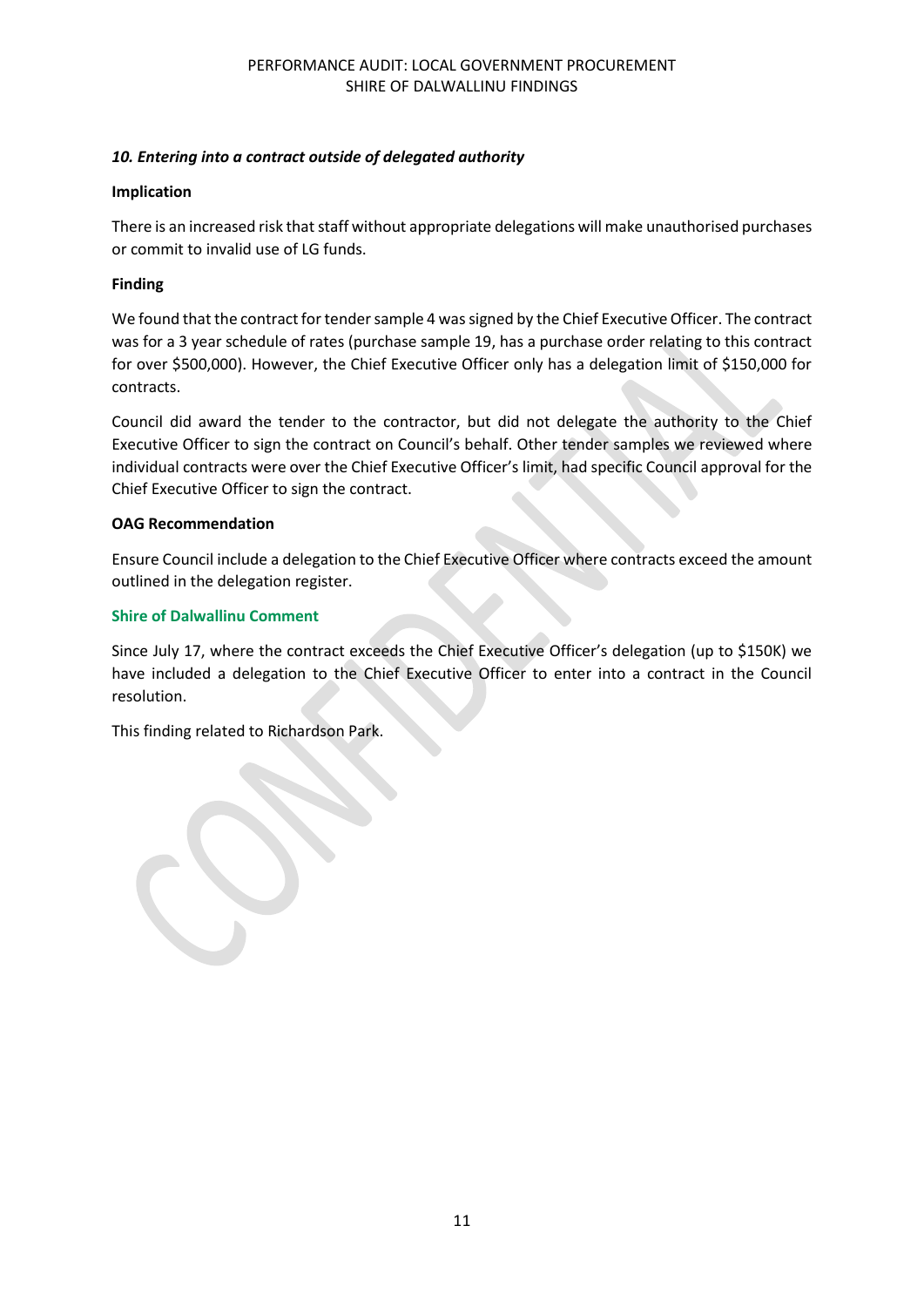## **MINOR ISSUES**

## *11. Include review dates in Purchasing Policy*

#### **Implication**

Documented review dates support transparency around when policies are due for review, and if those dates are missed. Without regular review LGs risk missing changes to legislative requirements that need to be reflect in policy.

## **Finding**

SoD's Procurement Policy does not include information on the date when the policy is to be next reviewed and approved.

## **OAG Recommendation**

SoD to consider updating version control records in its policy documents to last and planned review dates.

## **Shire of Dalwallinu Comment**

It is common practice for the Shire of Dalwallinu to review its Register of Policies annually.

However, comments have been taken on board and the control records in the Register have been amended to include a review date.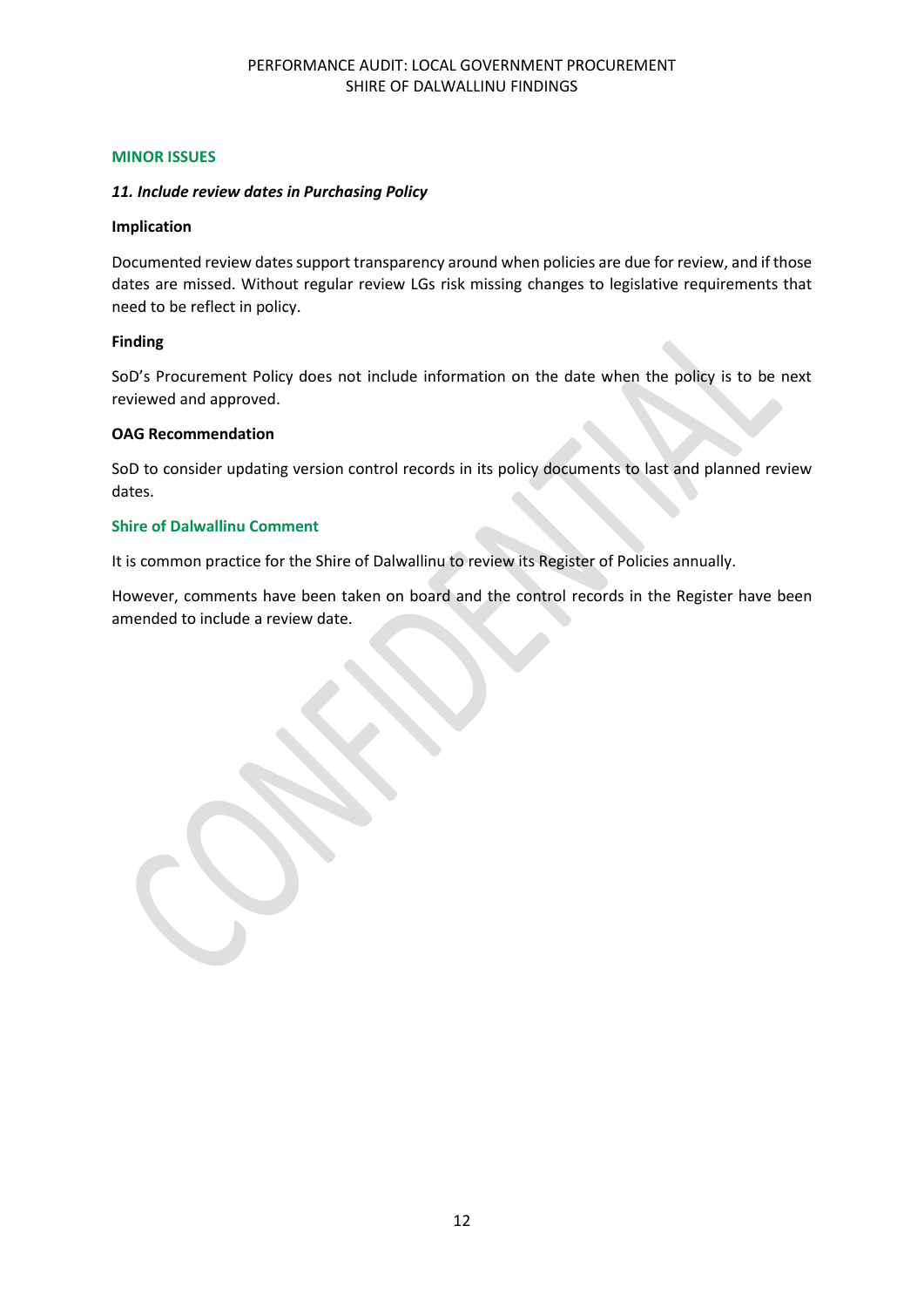# *12. Verification of who is receiving goods and approving invoices for payment*

## **Implication**

Without a clear record of who is authorising payment of an invoice there is reduced transparency to support checks of approval against delegated authority. This increases the risk of inappropriate payments and reduces the effectiveness of governance oversight.

## **Finding**

For all 19 invoices we examined, the signatures recorded on the invoice were illegible. Based on the invoice information alone, we were unable to identify who had received the goods and who had approved the purchase for payment. SoD provided us with additional information confirming who had signed the invoices.

We also found that, for the majority of our purchasing same, SoD's process allowed staff without delegated authority to approve invoices for payment. We were informed that a process change now requires a manager with relevant delegated authority to sign off on the 'Recommended for Payment' section of the invoice stamp.

## **OAG Recommendation**

The SoD should require staff to document their name and position when authorising invoices for payment.

Ensure that any Register of Signatures is regularly reviewed and endorsed by the Chief Executive Officer.

## **Shire of Dalwallinu Comment**

A Register of Signatures has been developed. This has the Officer Name, signature and position.

Staff have been reminded that only those with delegated authority can approve invoices for payment.

Chief Executive Officer reviews all payments that have been authorised by Officers to ensure compliance with delegated authority.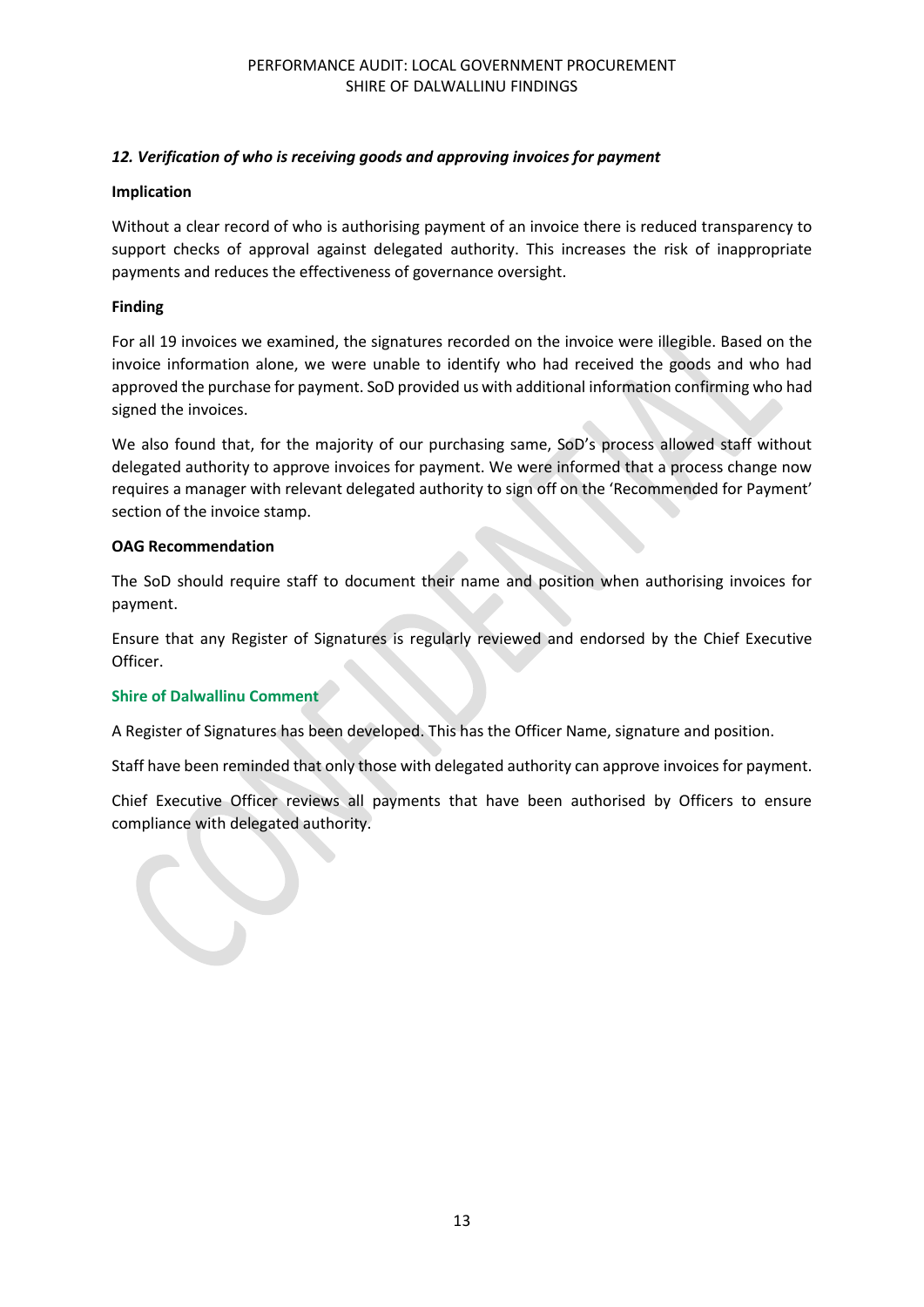# *13. Understanding of regulatory requirements regarding the availability of the tender register for public inspection (Tendering)*

## **Implication**

If staff are unaware of the requirement to make the tender register available to the public, they may refuse a request from the public to review the register.

## **Finding**

We found that staff were not aware of the regulatory requirement in *Local Government (Functions and General) Regulations 1996, s17(1)*, that the tender register needs to be available for public review (on request).

## **OAG Recommendation**

Ensure staff are aware of all regulatory requirements relating to the tender register.

## **Shire of Dalwallinu Comment**

All staff involved in tenders have now been made aware of the regulatory requirements relating to the tender register.

Chief Executive Officer has conducted training with the Officer responsible for tenders.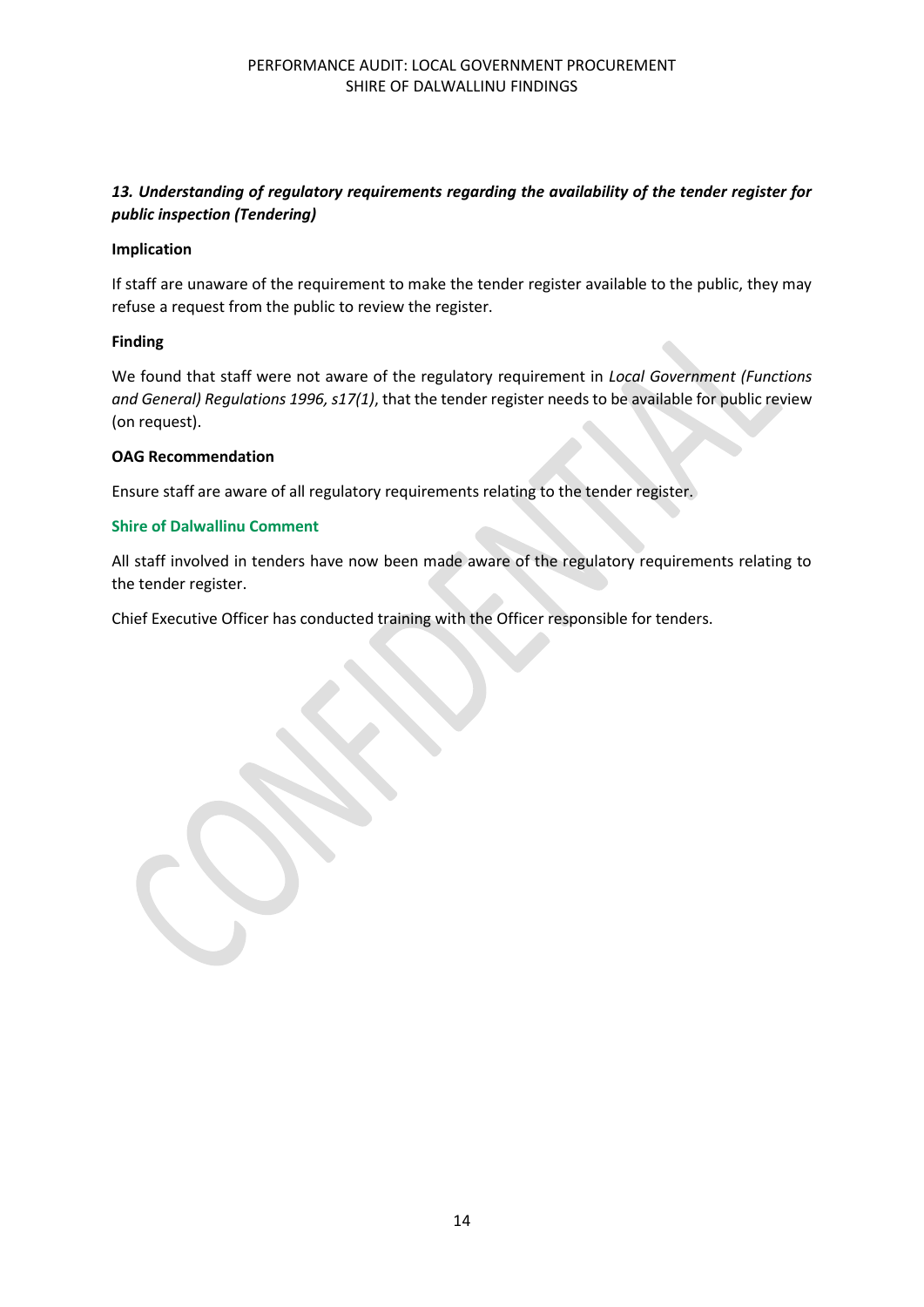## *14. Administrative issues in tendering documentation*

## **Implication**

Complete records support the LG and Council to ensure tenders are completed in line with regulatory requirements and LG policy. Incorrect or incomplete records reduce transparency and assurance.

## **Finding**

We identified the following issues with information relating to our tender sample:

- Tender samples 1a, 1b, 2a, 2b, 4 and 5 copies of advertisements do not evidence the publication they appeared in. Further, ads for sample 1a, 1b, 2a, 3,4 and 5 do not show evidence of the date of the publication.
- Tender sample 3 did not have the evaluation criteria approved by Council. All other tenders had criteria approved by Council.
- Tender sample 1a, 1b, 2a, 2b and 5 0 had generally poor records of communication with tenderers.

We also found issues in the recording of individual assessment worksheets for all tenders we reviewed:

Tender samples 1a, 1b, 3 and 4 – individual assessment sheets were not retained, only summary Council reports

Tender samples 2a, 2b and 5 – individual assessment sheets provide scores only, with no commentary to justify the rating. It is good practice to include some justification to support the scores.

Assessors did not always clearly make who was filling out the assessment sheets.

SoD staff have informed us that they have since updated their procedures to address the above issues.

#### **OAG Recommendation**

Remind staff involved in tendering of the importance of maintaining an accurate record of al steps in the process. Review procedural updates to determine if they address all issues outlined above.

## **Shire of Dalwallinu Comment**

The above comments are justified and have come about due to lack of understanding of the tender process and no training provided to the Officer responsible for tender register.

Procedures have been amended since commencement of current CEO that have addressed the above findings.

A checklist has been developed which requires completion for each tender.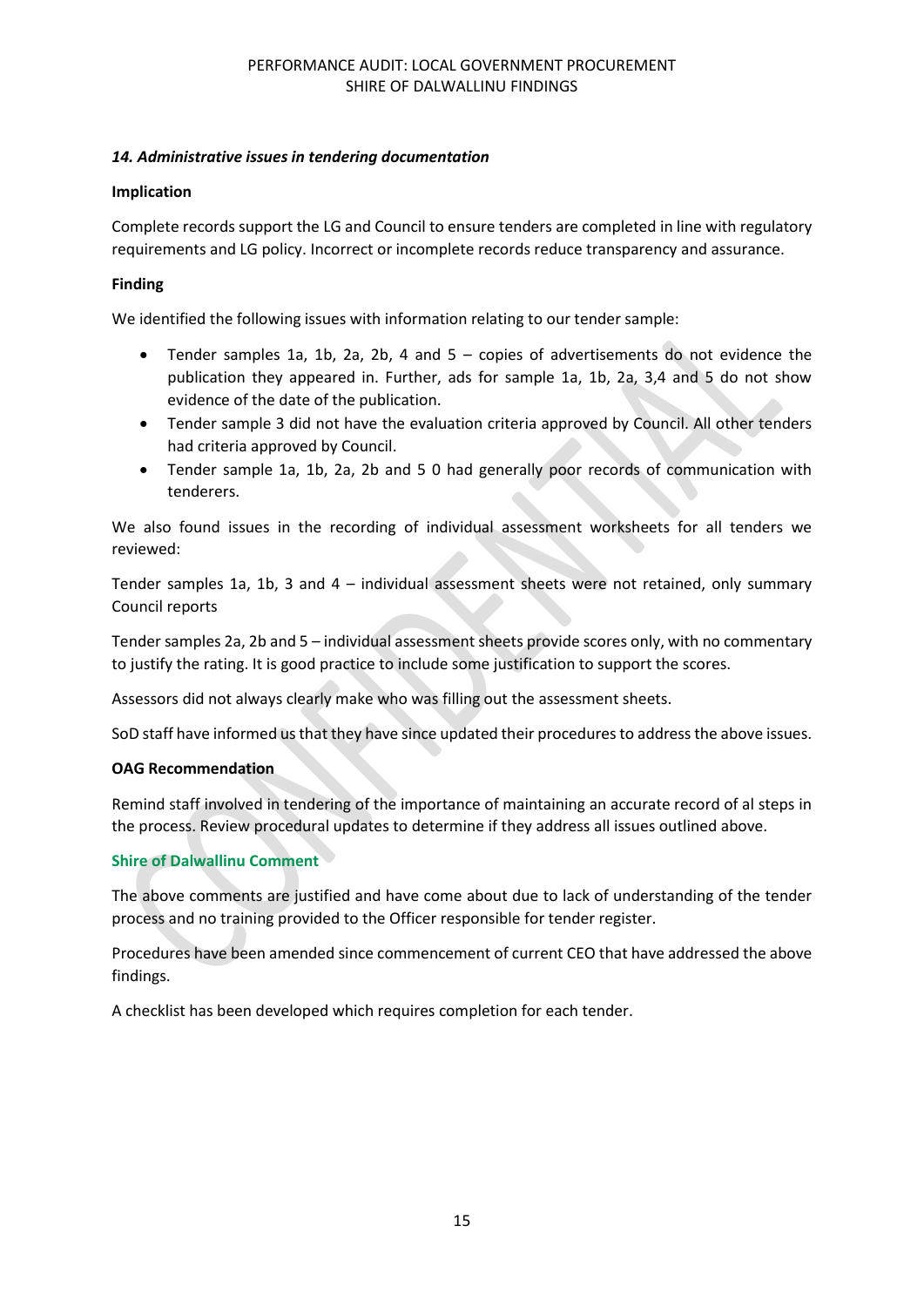## *15. Tender submission documentation (Tendering)*

## **Implication**

Unclear instructions around tender submissions risk a breach in the regulated tender opening process.

## **Finding**

We found that there was no procedure in place for managing tender submission received electronically.

## **OAG Recommendation**

SoD should establish a process for the handling of tender submissions received via email to reduce the potential for breaching tender opening regulations.

## **Shire of Dalwallinu Comment**

A separate email address has been set up to receive tender submissions. Access to this email account is not granted from our IT support company until the tender submission period has closed.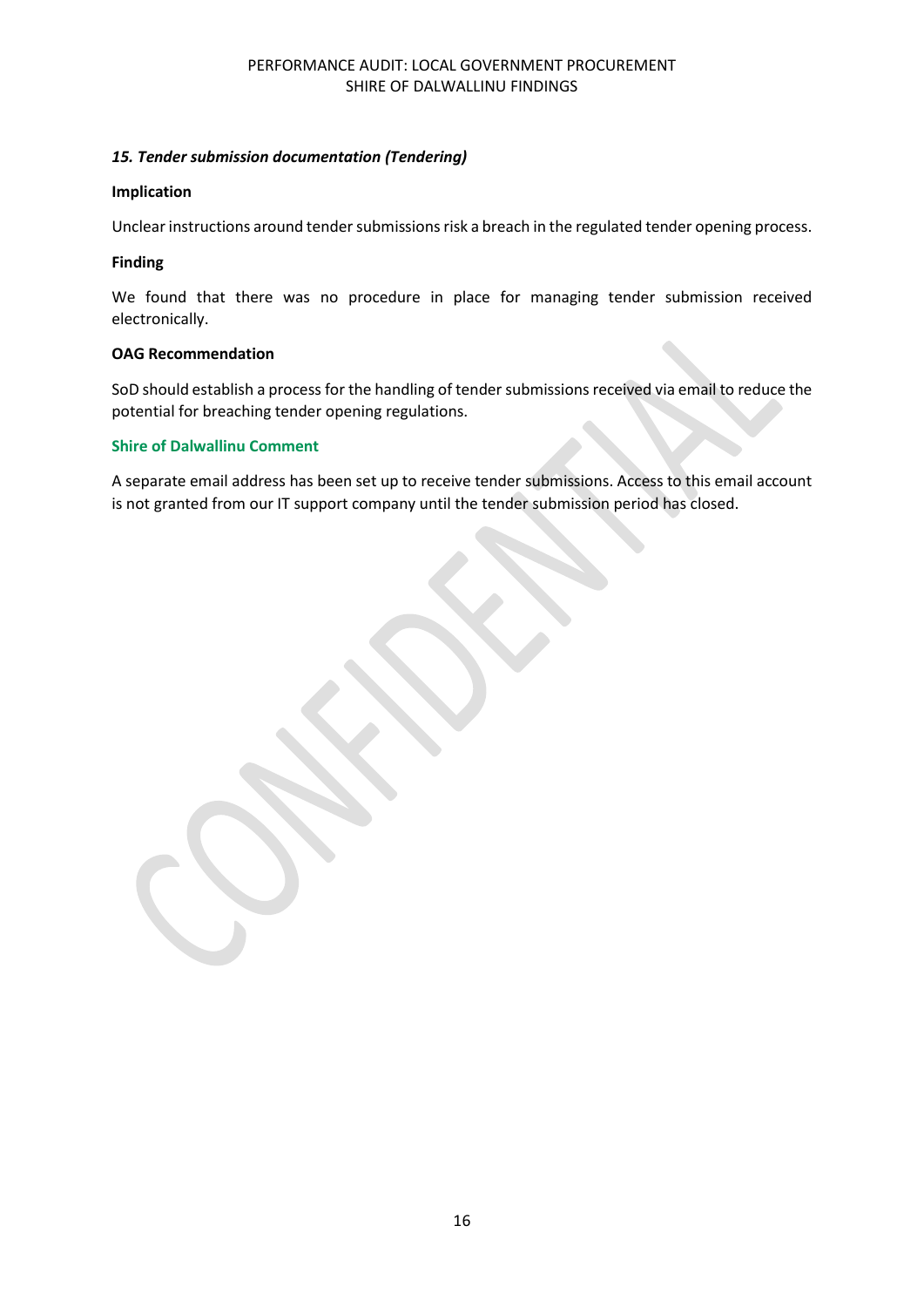## *16. Provision of training*

#### **Implication**

Training is crucial to support compliance with LG policies and regulatory requirements.

## **Finding**

The SoD have 6 staff that are able to approve purchase orders and invoices. The issues identified in this management letter represent non-compliance with the LGs own policies. This indicated that it would be beneficial to ensure staff with delegated approval regularly receive structured training or are reminded of their responsibilities.

## **OAG Recommendation**

Ensure all staff involved in the purchasing and tender process are aware of their responsibilities and have a good understanding of the LG purchasing policies.

## **Shire of Dalwallinu Comment**

Staff are regularly reminded of their responsibilities with regards to purchasing.

Any changes to Policies or Delegations are communicated immediately after Council have adopted them.